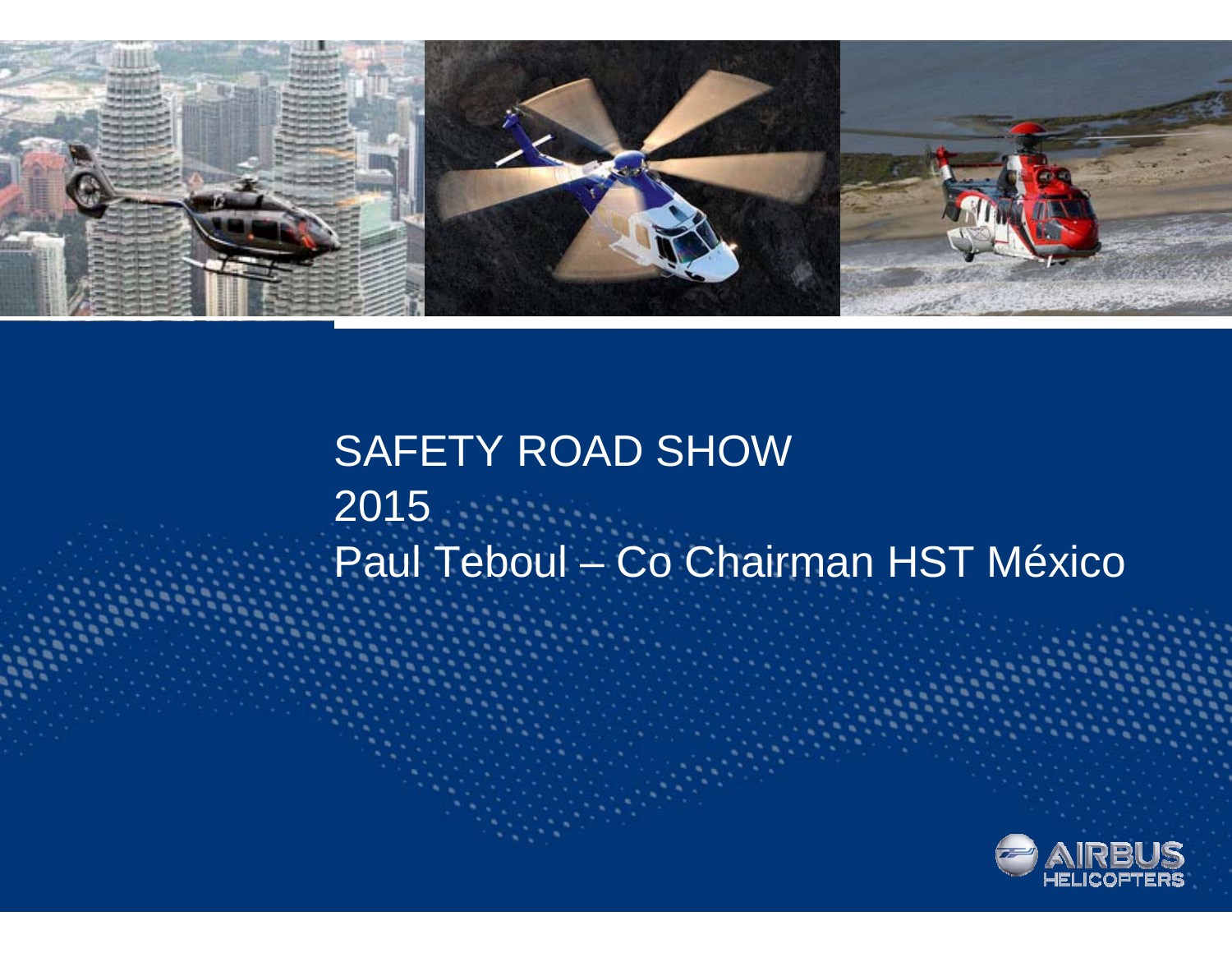

- $\blacksquare$  Airbus Helicopters and others manufacturers did invest since <sup>a</sup> long time in improving Aviation Safety.
- $\blacksquare$  In LATAM region the accident rate is 2 to 4 time higher than in other regions.
- $\blacksquare$  Airbus Helicopters took the decision to dedicate <sup>a</sup> specific Aviation Safety Organization to this region.

@ Airbus Helicopters rights reserve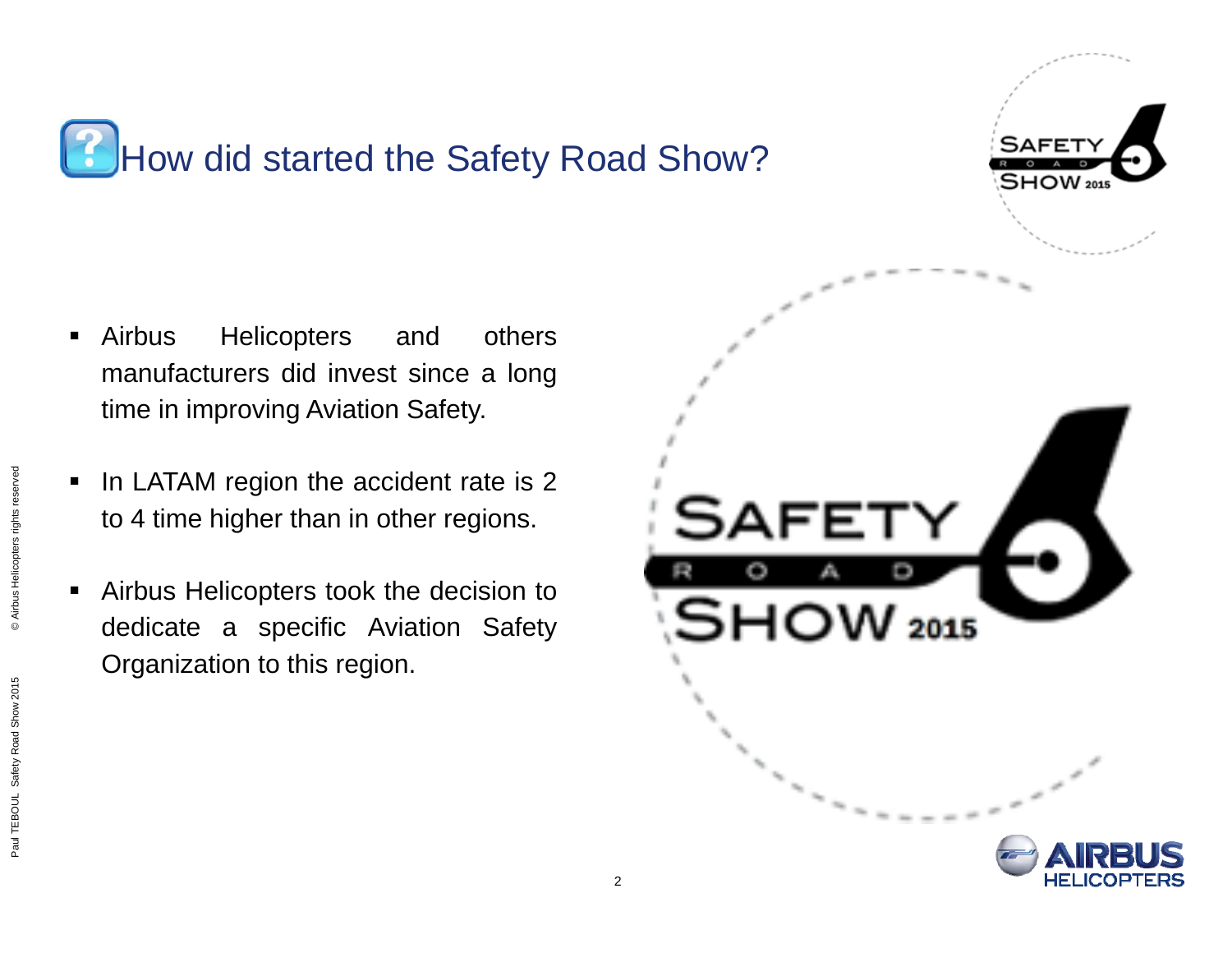



Main objectives of this LATAM team are based on the IHST common objectives :



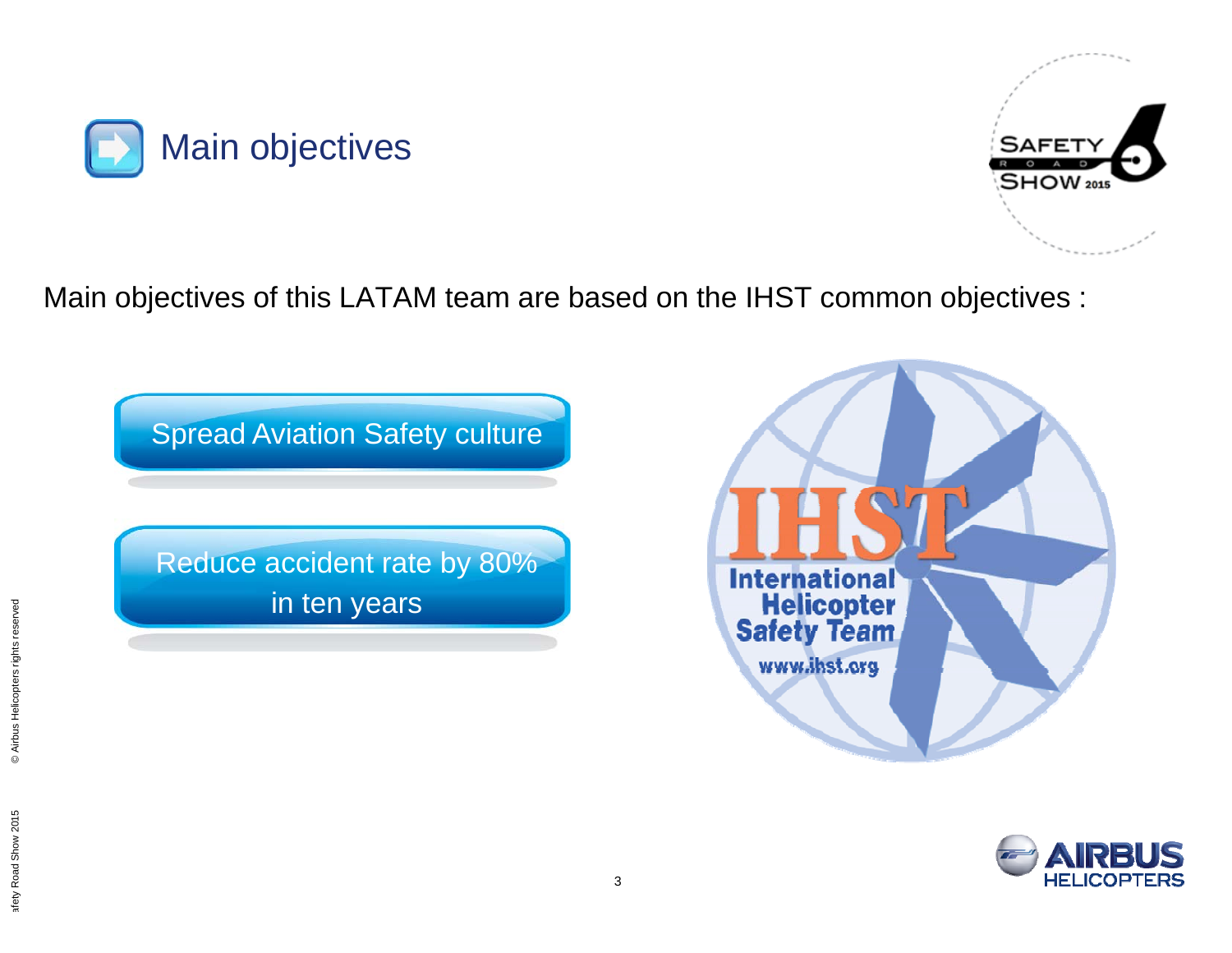

### **DAY1**



Local Aviation **Authorities** presentation (half day)



Inclusion of local AA comments or local rules

### DAY<sub>2</sub>



**SRS** performance in the targeted company or organization facilities(6 hours)



Work shop with the company or organization to establish its own Road Map (2 hours)



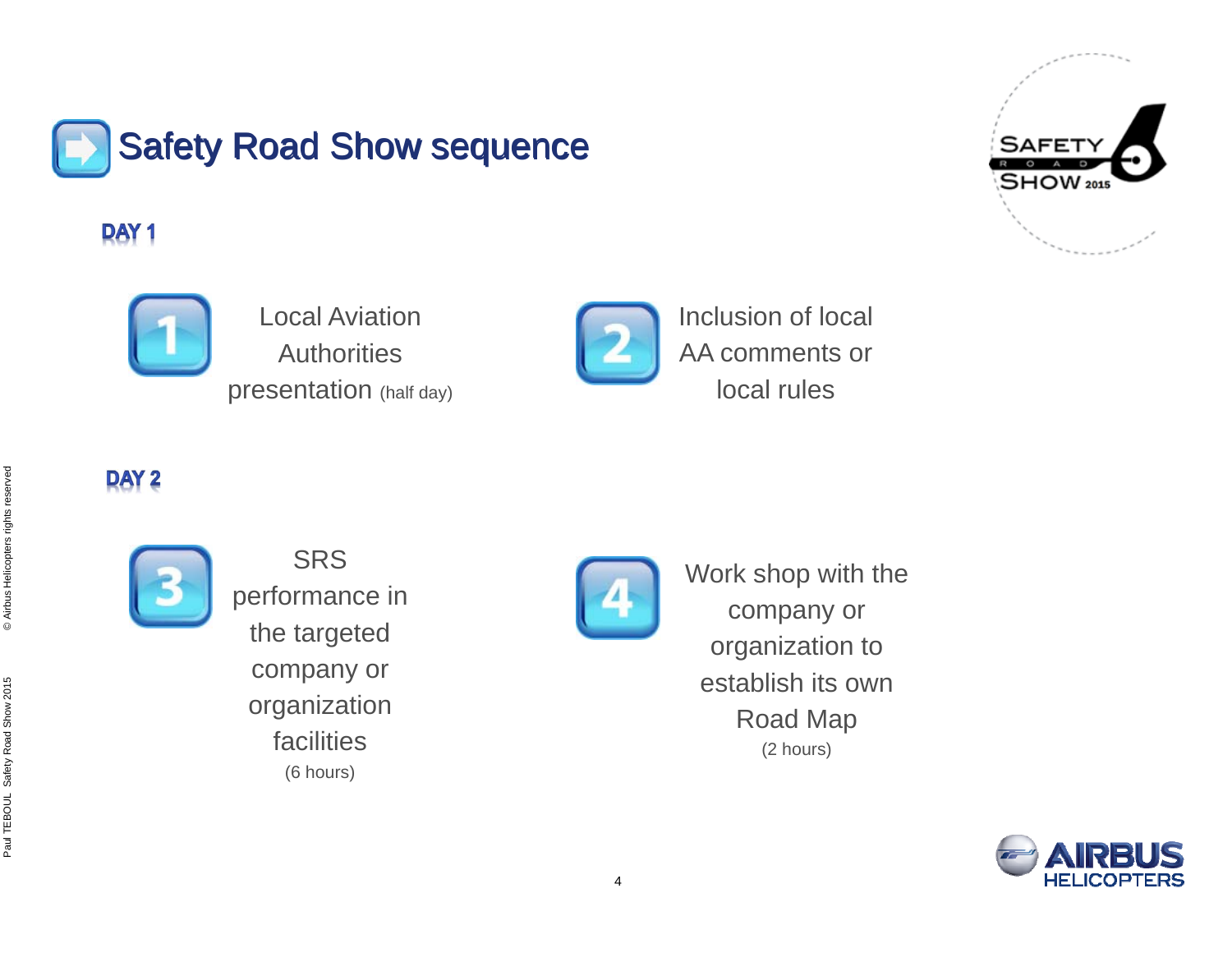

- $\blacksquare$  The SRS is aimed at owners, operators, maintenance centers, pilots, mechanics, etc.
	- $\blacksquare$  The main themes are:
		- $\bullet$ Statistics of accidents and incidents
		- •Introduction to Aviation Safety
		- $\bullet$  Introduction to SMS (Safety Management System)
		- •Safety Culture
		- •Business vs. Safety
		- $\bullet$  Airbus Helicopters solutions to improve safety





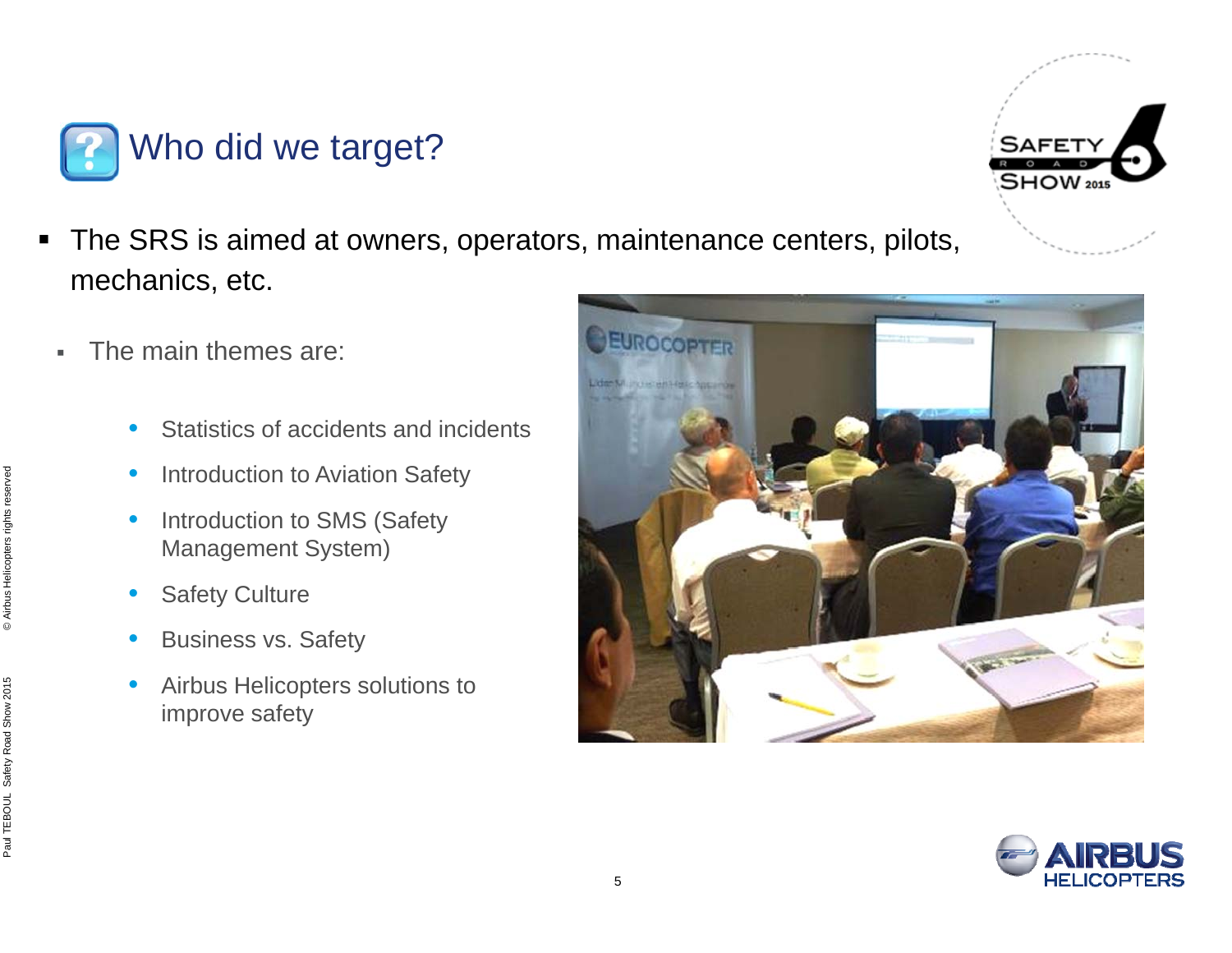



## **Safety Road Show Agenda**

1. Estadísticas (50 mins): Análisis de las estadísticas de accidentes e informaciones que se pueden obtener a partir de los mismos.

2. Introducción a la seguridad (40 mins): Discusión básica sobre la Seguridad Aérea. Explicación de porqué los análisis de incidentes son más eficaces que los análisis después de un accidente.

#### \* Pausa café (15 mins)

3. SMS - Safety Management Systems (120 mins): Presentación de cada uno de los cuatro pilares del SMS; cómo definidos por el OACI con ejemplos concretos. Evaluación de los riesgos antes de cada vuelo.

#### \* Comida (60 mins)

- 4. Cultura de Seguridad y Dilema Gerencial (35 mins): Descripción de los tipos de Cultura de Seguridad que necesitamos en nuestras empresas. Explicación de porqué la Seguridad es parte del negocio de una empresa.
- 5. Soluciones para mejorar la Seguridad Aérea (60 mins): Presentación de los servicios y equipos propuestos por AIRBUS HELICOPTERS para mejorar la Seguridad Aérea: Capacitación, CAMO, VISION 1000

#### \* Pausa café (15 mins)

6. Mesas de trabajo (90 mins): Por cada empresa presente, se establece un plan de acciones concretas para lograr los objetivos de Seguridad Aérea que se revisaron a lo largo del Seminario.

6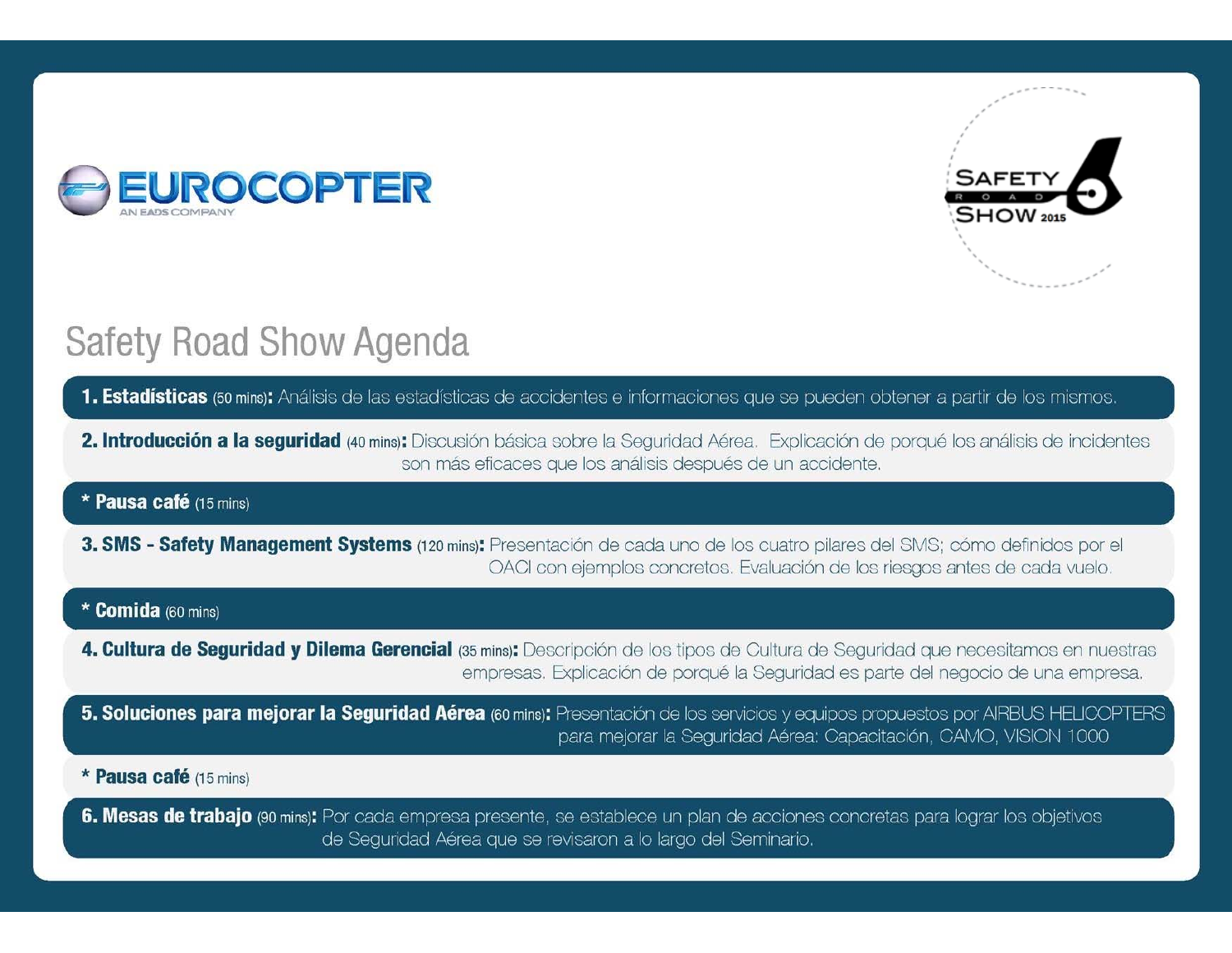

#### **PLAN DE ACCIONES DE SEGURIDAD OPERACIONAL**

**País:** 

**Empresa/Organización:**

**Fecha:** 

| <b>Acción</b>                                                                                                                                                                                                                                                     | Responsable | Fecha de<br><b>Cumplimiento</b> |
|-------------------------------------------------------------------------------------------------------------------------------------------------------------------------------------------------------------------------------------------------------------------|-------------|---------------------------------|
| 1. Recibir la sensibilización del "Safety Road Show"                                                                                                                                                                                                              |             |                                 |
| 2. Nombrar un grupo de planificación de la seguridad<br>operacional y un Jefe de seguridad operacional "SM"<br>(Con la capacidad y las competencias apropiadas).                                                                                                  |             |                                 |
| 3. Definir el papel del grupo de planificación y del Jefe de<br>seguridad operacional, la política y los objetivos de<br>Seguridad Operacional                                                                                                                    |             |                                 |
| 4. Analizar las necesidades de capacitación para los<br>pilotos y para los técnicos                                                                                                                                                                               |             |                                 |
| 5. Establecer un plan anual de capacitación para los<br>pilotos y para los técnicos.                                                                                                                                                                              |             |                                 |
| 6. Utilizar un sistema de ayuda al mantenimiento de tipo<br>CAMO para asegurar la aeronavegabilidad de los<br>helicópteros.                                                                                                                                       |             |                                 |
| 7. Utilizar un equipo para el "Flight Data Management" de<br>tipo VISION 1000.                                                                                                                                                                                    |             |                                 |
| 8. Asegurar el compromiso de la administración<br>superior respecto a la seguridad operacional<br>Asegurar que la administración superior apruebe la<br>política, los objetivos de seguridad operacional de la<br>organización y el plan de implantación del SMS. |             |                                 |
| Asignar los recursos apropiados para dar apoyo a la<br>labor del jefe de seguridad operacional.                                                                                                                                                                   |             |                                 |



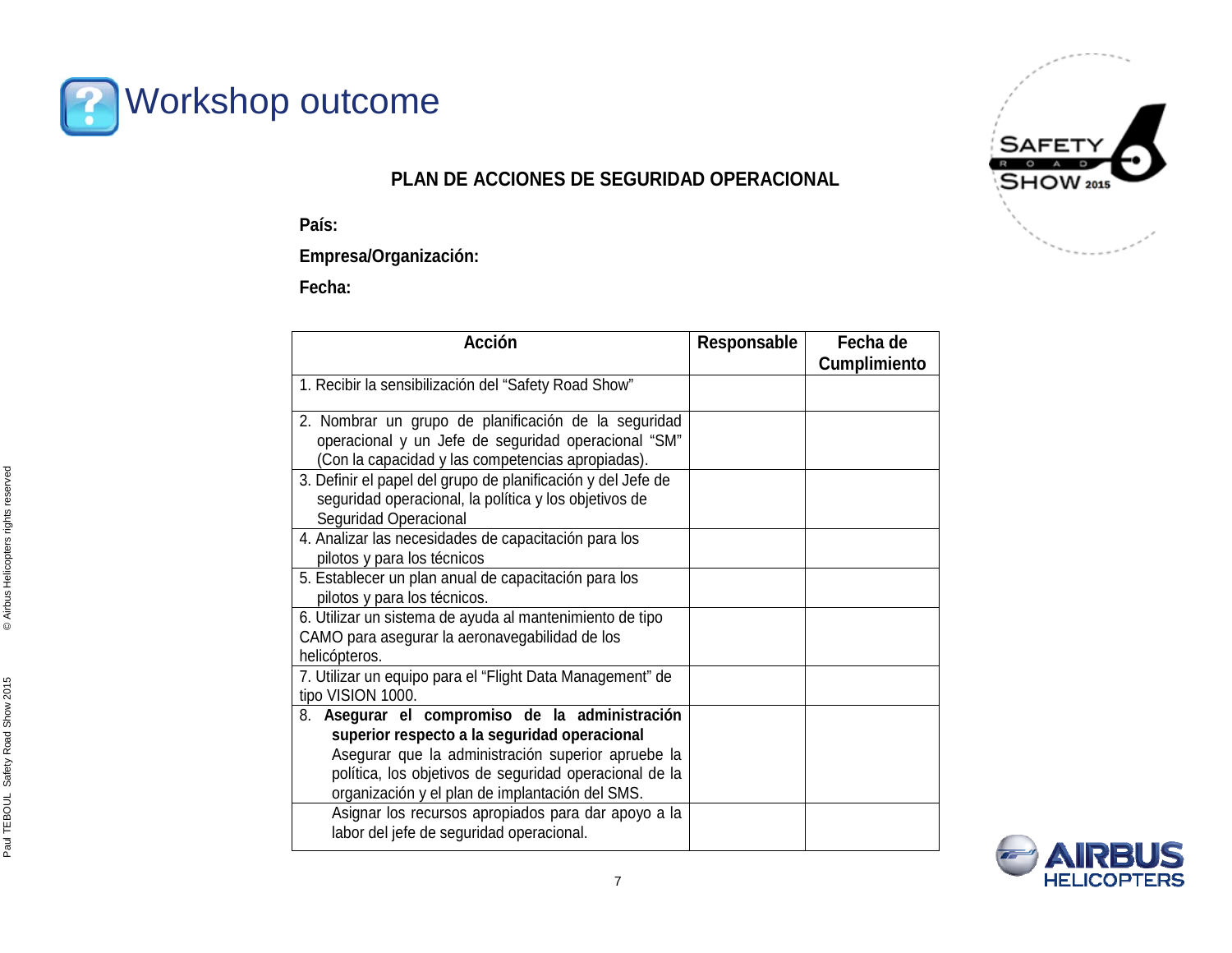



| 13. Promocionar la seguridad operacional y<br><b>la</b><br>capacitación.<br>Impartir instrucciones adicionales sobre conciencia<br>de la seguridad operacional y sobre la necesidad de<br>capacitaciones cuando hay cambios en la empresa<br>(cambios estaciónales y en las condiciones<br>operacionales, nuevos requisitos reglamentarios,<br>nuevos productos, nuevas herramientas etc.). |  |
|---------------------------------------------------------------------------------------------------------------------------------------------------------------------------------------------------------------------------------------------------------------------------------------------------------------------------------------------------------------------------------------------|--|
| 14. Vigilar la seguridad operacional y supervisar la<br>eficacia de la seguridad operacional.<br>Asegurar que se realizan regularmente auditorías de<br>la seguridad operacional en todas las áreas<br>operacionales de la organización.                                                                                                                                                    |  |

El nivel final de maduración de un SMS es el nivel de mejora continua.

El proceso se ha puesto en marcha y su rendimiento y eficacia se han comprobado. El proceso garantiza la seguridad, verifica que las características del SMS estén funcionando.

Uno de los objetivos principales del éxito de SMS es alcanzar y mantener esta condición de la mejora continua durante la vida de la organización.

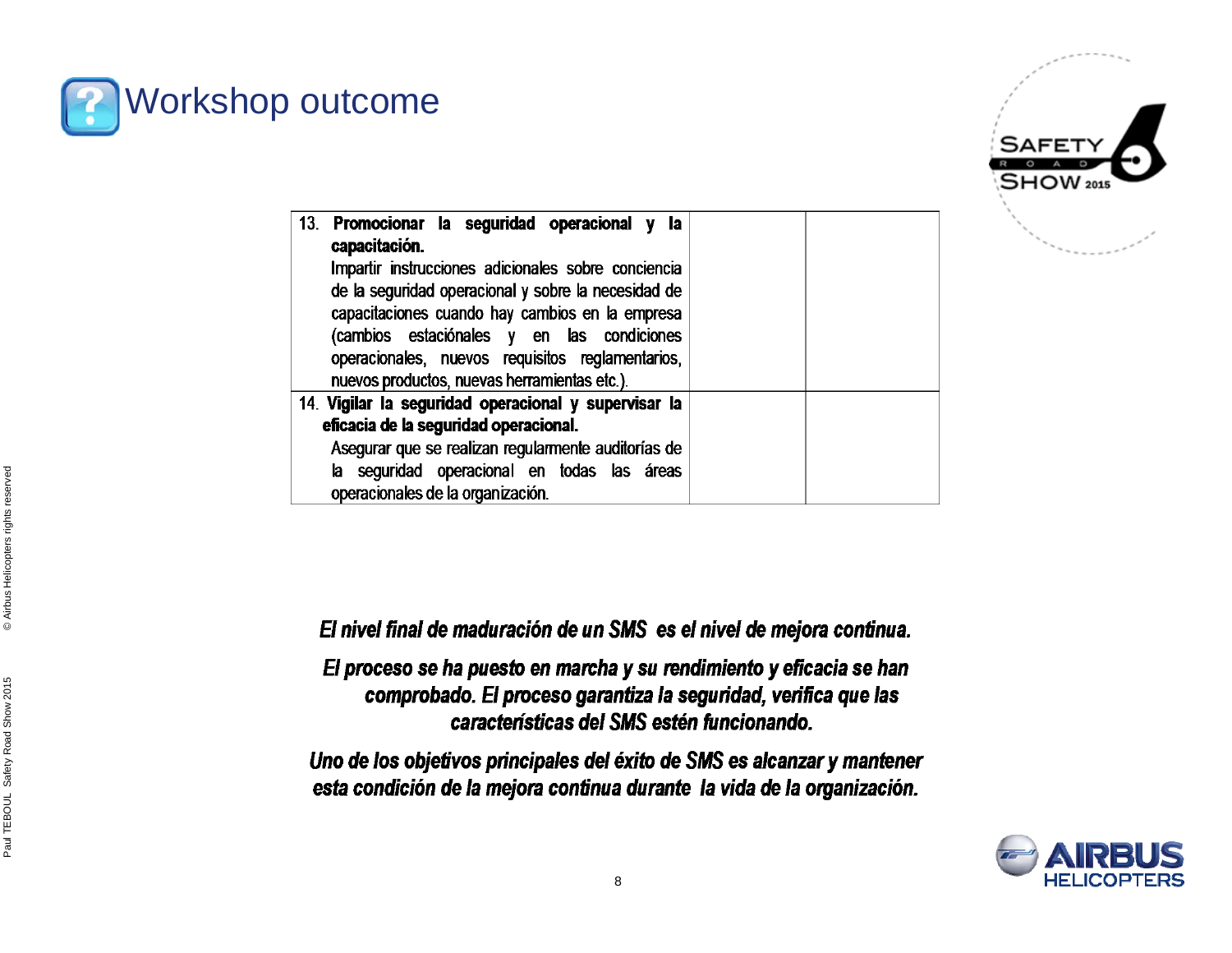

- ٠ We did performed around 40 Safety Road Show
- **In 12 different countries :** 
	- $\blacksquare$  Mexico, Venezuela, Colombia, Guatemala, Ecuador, Bolivia, Chile, Brazil, Dominican Republic, Peru, Costa Rica and Panama
	- $\blacksquare$  Around 150 companies were reached
	- $\blacksquare$  More than 1200 professionals Pilots, Mechanics, owners, Managers, high hierarchy etc.